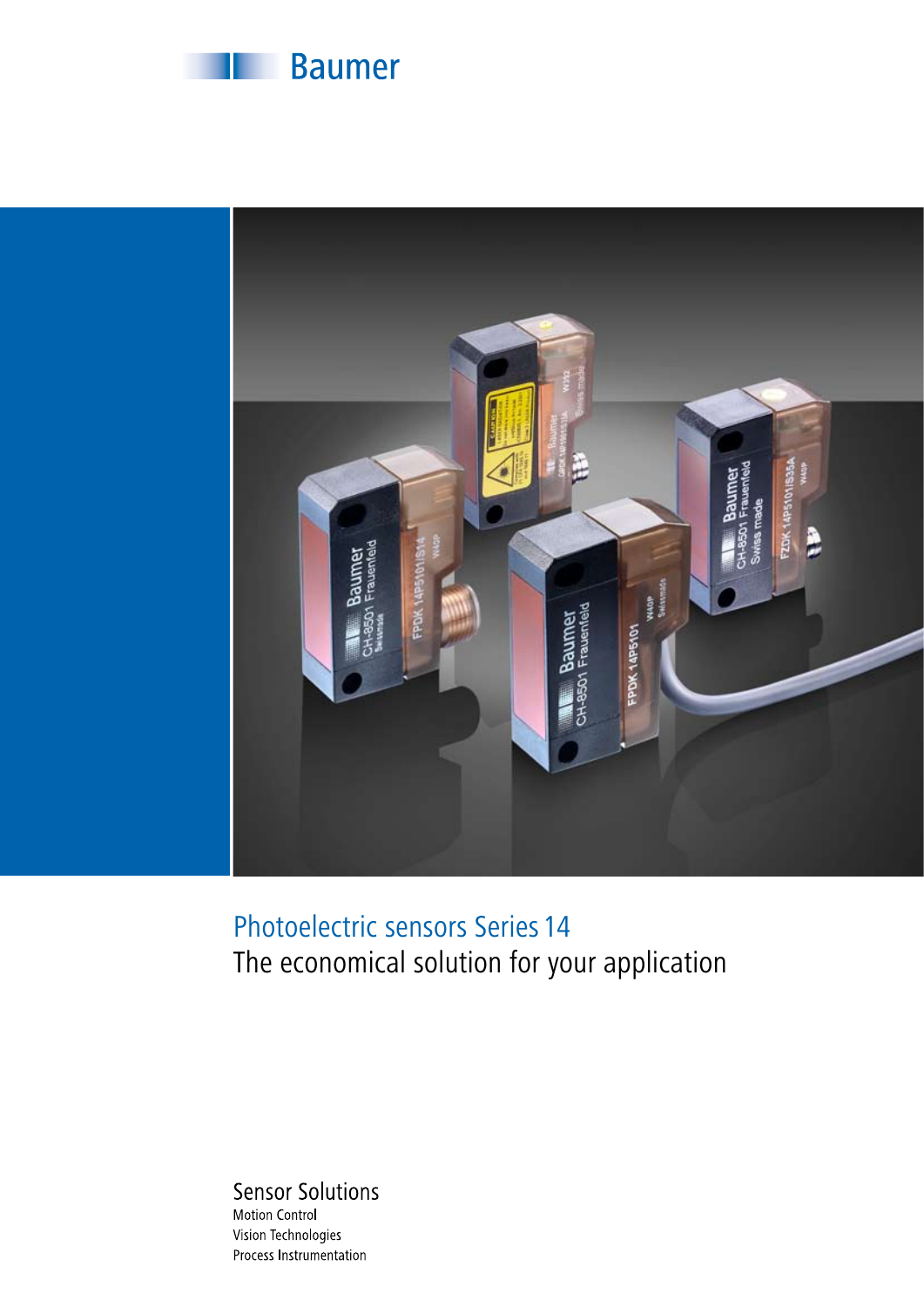# Photoelectric sensors Series 14 The flexible product family

- A large line of sensors Baumer offers you the entire product spectrum from diffuse sensors up to laser sensors for transparent objects
- A variety of connection options Now with durable M8 metallic plug connection, M12 plug connection or cable version
- Transparent housing base Ensures good LED visibility from all sides
- Ingenious accessories The right accessories guarantee optimal installation

#### Highlights Your benefit

- The new Series 14 provides the right technology for every user – no compromises and complete reverse compatibility
- Greater freedom in connector selection: The new, patented cable output requires no additional installation depth – the ideal solution where space is limited
- Service friendly commissioning and increased security during operation
- Saves installation time and offers flexible and efficient sensor mounting



#### Two connector versions – smart cable output

You can now select from the following connection options for every sensor version:

- Durable, metallic M8 plug connector (S35A)
- Now also available with M12 plug connectors (S14)
- New cable outputs for installation in particularly tight areas, including corners
- Option: Flylead connectors The new Series 14 housing design offers you greater flexibility!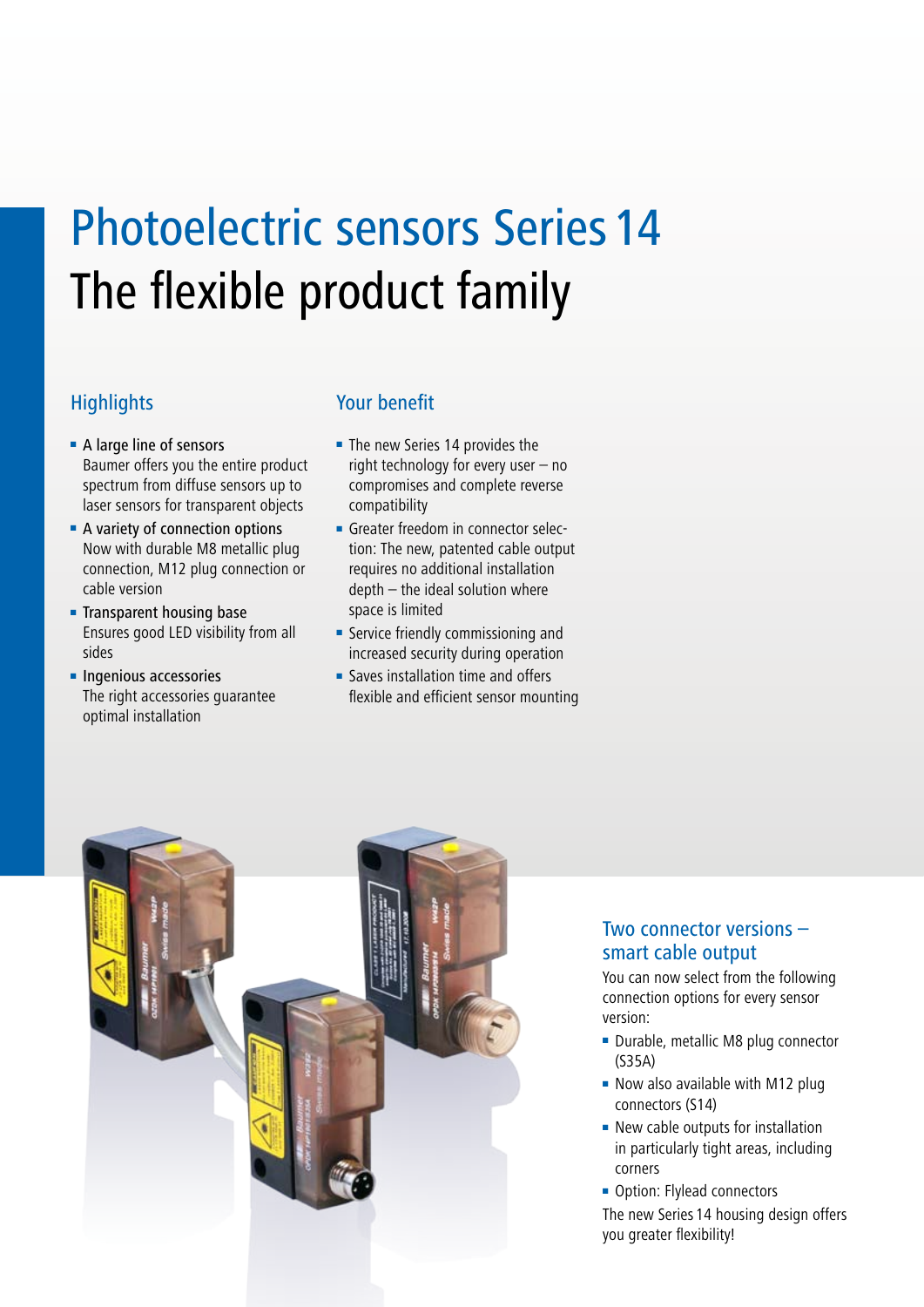# Series 14 – the right solution for every application.

#### **Positioning**

Print marks such as those employed for example for strip advertising can be quickly, precisely and securely detected by a diffuse sensor.

#### Difficult object surroundings

With proper background suppression, diffuse sensors can securely and precisely detect objects against even a reflective background. Laser models are also available for very small objects.

#### Transparent objects

For transparent objects such as glassy drug ampoules, retro-reflective sensors offer the right solution. They reliably meet their needs even if the environment alters. The easily visible LEDs simplify installation, adjustment and help support operation.







### Typical fields of application

- Packaging industry
- Warehousing and conveyor technology
- Graphics industry
- Handling and robotics industry
- Textile industry

#### The right accessories

Using the new frame adapter allows sensors to be simply and easily installed on frames and sheet metal using a simple snap-on fixing. The Sensofix installation kit provides the necessary degree of flexibility to optimally align and install the sensor. The proper accessories are vital to the correct security of any sensor application. For through beam sensors, a slot aperture sticker supports the secure detection of particularly small objects. A broad spectrum of appropriate reflectors are available for use with retro-reflecitve sensors.